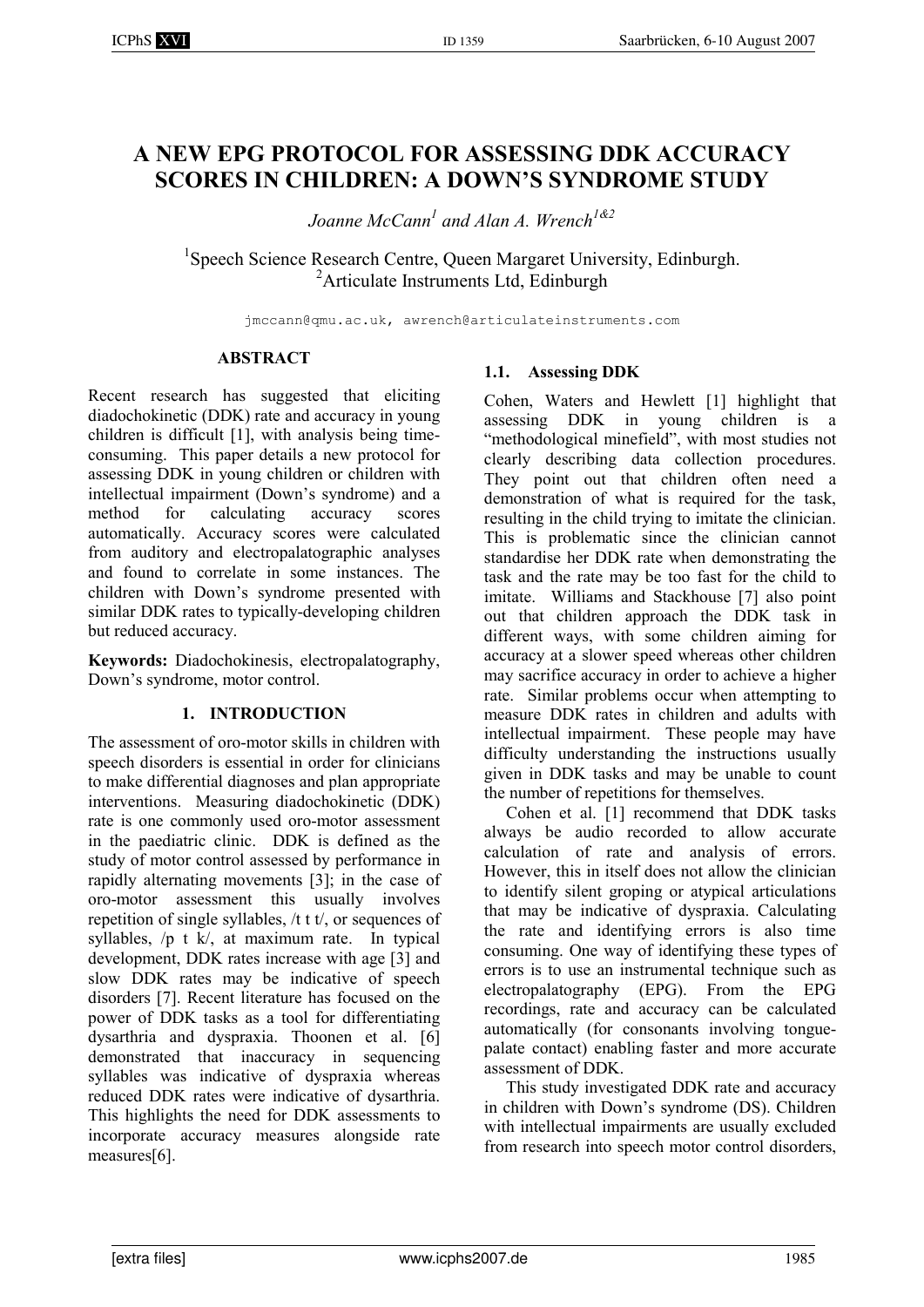resulting in them rarely receiving a diagnosis of a specific type of speech disorder, which in turn makes focused intervention difficult. Recent research by Kumin [4] shows that dyspraxia is rarely diagnosed in DS even though the majority of children with DS show signs of the disorder. Despite this, no previous studies have used objective, instrumental techniques to investigate oro-motor skills in DS.

## **1.2. AIMS**

The principal aim of this study was to design a method of assessing DDK which would overcome the limitations of previous studies and be suitable for all children, including those with severe intellectual impairments. A secondary aim was to determine if a time-saving, automatic measure of accuracy from EPG was possible.

In order to be sure of eliciting the best accuracy from the children, an imitation task was devised which standardised the DDK rate in a pre-recorded prompt. To control for vowel environment all the prompts were recorded using a neutral vowel (schwa), and to eliminate the problem of requiring children with intellectual impairments to count their own repetitions or listen for the tester saying "stop", the number of repetitions in the prompt was fixed. Children were not required to repeat the syllables a set number of times since DDK rate was measured as syllables per second, regardless of the number of syllables. To elicit different rates, each DDK task was repeated up to six times, each time prompted at a faster rate. The children were not required to imitate the rate exactly.

# **2. METHOD**

# **2.1. Participants**

Preliminary data from 12 young people with DS aged 10.08 to 18.75 (mean=15.02, SD=2.68) and 4 typically-developing (TD) children aged 5.4 to 7.1  $(mean= 6.17, SD=0.72)$  is presented. This represents a subset of data from a larger project investigating speech motor control and EPG therapy for children with DS. All of the children with DS presented with mild to severe speech disorders but none had a diagnosis of dyspraxia.

The children with DS had cognitive age equivalents ranging from 3.25 to 7.25 (mean=4.63, SD=0.86) and the TD children had cognitive ages ranging from 5.6 to 9.58 (mean=7.83, SD=1.71). It was not possible to match the TD children to the DS children by cognitive age exactly since EPG palates cannot be made for children under 5 years.

## **2.2. Prompts**

DDK rates for the single syllable prompts were taken from Robbins and Klee [5] and rates for sequences were taken from Williams and Stackhouse [7].

Five repetitions of single syllables,  $/p\mathsf{p}/\mathsf{p}/\mathsf{p}/\mathsf{p}$  and  $/k\phi$  and sequences /p $\phi$  t $\phi$  k $\phi$  and /t $\phi$  k $\phi$  were recorded at six set rates by a native English speaker using a metronome. In order to give a gradation in difficulty, each stimulus was recorded at  $-3$  to  $+2$  standard deviations of the mean rates given in [5] and [7]. The rates of the prompts are given in table 1.

| Syllables per Second |        |        |        |      |        |        |  |  |
|----------------------|--------|--------|--------|------|--------|--------|--|--|
|                      | $-3SD$ | $-2SD$ | $-1SD$ | Mean | $+1SD$ | $+2SD$ |  |  |
| p                    | 2.09   | 3.01   | 3.93   | 4.85 | 5.77   | 6.69   |  |  |
|                      | 2.07   | 2.98   | 3.89   | 4.8  | 5.71   | 6.62   |  |  |
| k                    | 1.87   | 2.75   | 3.63   | 4.51 | 5.39   | 6.27   |  |  |
| t k                  | 1.32   | 2.09   | 2.86   | 3.63 | 4.4    | 5.17   |  |  |
| p t k                | 2.45   | 2.9    | 3.35   | 3.8  | 4.25   | 4.7    |  |  |

Table 1: Prompt rates in syllables per second.

## **2.3. Procedure**

EPG recordings were made using the WinEPG system and Articulate Assistant software. Participants were instructed to " listen to the computer saying some sounds and try to copy it, the first sound you are going to say is  $[p<sub>o</sub>]$ , can you say that?". Each participant imitated each syllable accurately before continuing with the recording but some of the participants with DS required several attempts to produce /k/. All participants started with the slowest rate, if he or she was able to produce the syllables or sequence accurately then the next rate was attempted. If the participant was not accurate then he or she was given three attempts before the recording was discontinued. The whole procedure took 5 to 10 minutes.

In addition to the DDK tasks all participants completed the DEAP (Diagnostic Evaluation of Articulation and Phonology [2]). The phonology subtest of this assessment allows calculation of percentage consonants correct in single words covering all the phonemes of English.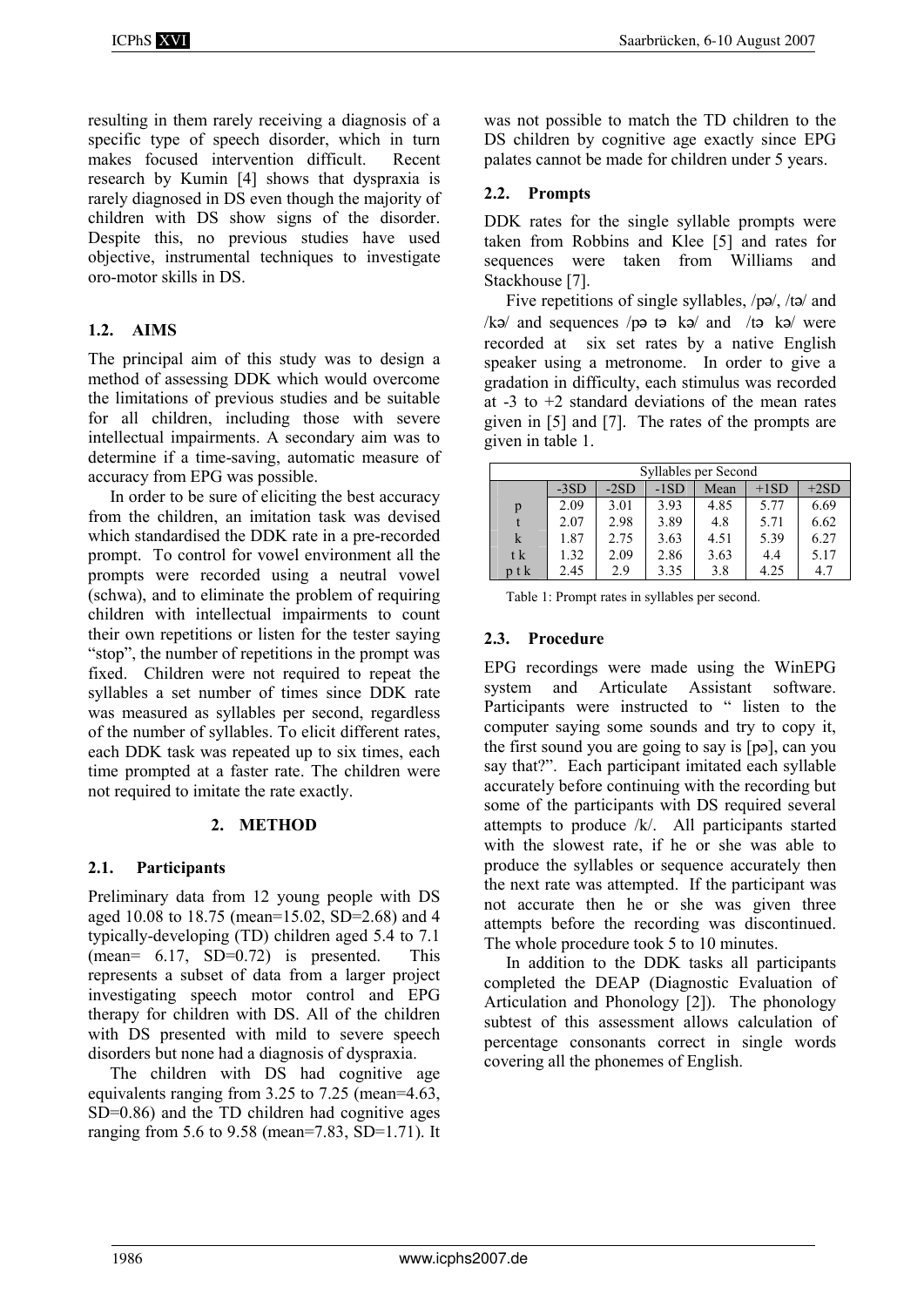## **2.4. Acoustic and Auditory Analyses**

Acoustic analysis software was used to calculate the number of syllables per second produced by each participant for each syllable, or sequence of syllables, at each prompt rate. It did not matter how many syllables the participant produced but a minimum of three without pauses (e.g. for an inbreath) was used. Calculation of rate included all accurate or inaccurate syllables. The maximum rate for each syllable or sequence was then calculated for each participant.

Accuracy was calculated by transcribing each participant's first imitation of the target syllable or sequence and giving a score of one for a correct imitation and zero for an incorrect imitation [7]. Since each syllable/sequence had six prompt rates this gave a maximum score of six for each (or 30 for all syllables at all rates). If a child did not attempt a given rate due to inaccuracy at a slower rate (see 2.3) then he was given a score of zero for that rate. Scores were converted to percentages.

#### **2.5. EPG Analysis: Accuracy**

A set of accuracy scores for  $/t/$ ,  $/k/$ , and  $/t k/$  was separately derived from the EPG data alone. The process used has the potential to be fully automated but for the purpose of this paper it was carried out in a partially automated manner. The following procedure was used.

A measure of the degree of closure across the palate was derived for the first two rows (alveolar closure) and the last two rows (velar closure). These two analysis values were then thresholded to create labelled closure regions. The alveolar closure measure was thresholded at a level indicating there was complete closure across the palate. The velar closure measure was thresholded at a level that allowed for incomplete closure across the posterior two rows. This is because complete closure often occurs posterior to the border of the hard and soft palate (where the EPG palate ends). The preceding analysis and labelling was carried out automatically for the first attempt at each of the 6 rates. For most recordings this resulted in a mixture of alveolar and velar, labelled regions. For /t/ productions the ratio of the number of regions labelled alveolar to the total number of labelled regions (alveolar and velar) was recorded by hand as a percentage. Percentages were averaged across all six attempts. The absence of an attempt was scored as  $0\%$ . Similarly, for the /k/

task the ratio of the number of velar regions to the total number of regions was recorded as an average percentage. For the /t k/ task the number of transitions from  $/t/$  to  $/k/$  and from  $/k/$  to  $/t/$  were counted and the score was expressed as a percentage of the total number of possible transitions. To cope with cases where regions overlapped, the start time of each region was used to determine the sequence and the end point of each region was ignored. A composite score was derived from the average of the three DDK scores.

## **3. RESULTS AND DISCUSSION**

## **3.1. Percentage Consonants Correct (PCC)**

The DS group presented with PCC scores ranging from 18.18% to 80% (Mean=52.23, SD=25.58). Although the DEAP [2] is only standardised up to age 6;11 none of the children with DS achieved a ceiling score. Most (67%) of the DS group failed to meet the basal age equivalent (3.0 years) on the PCC, suggesting severe speech disorders. In contrast the TD scores ranged from 97.30% to 100% (Mean= 99.0, SD=1.29).

## **3.2. Rate**

Table 2 shows the rate in syllables per second for both the DS and TD children.

|       | Rate in syllables per sec |             |  |  |  |
|-------|---------------------------|-------------|--|--|--|
|       | DS                        | TD          |  |  |  |
|       | 5.78                      | 5.11        |  |  |  |
| p     | $(SD=0.98)$               | $(SD=0.65)$ |  |  |  |
|       | 5.78                      | 4.84        |  |  |  |
| t     | $(SD=0.98)$               | $(SD=0.77)$ |  |  |  |
|       | 5.30                      | 4.52        |  |  |  |
| k     | $(SD=0.88)$               | $(SD=0.30)$ |  |  |  |
|       | 4.13                      | 4.94        |  |  |  |
| t k   | $(SD=1.31)$               | $(SD=1.46)$ |  |  |  |
|       | 3.32                      | 3.99        |  |  |  |
| p t k | $(SD=1.49)$               | $(SD=1.24)$ |  |  |  |

Table 2: Mean maximum rates in syllables per second.

At this preliminary stage it is not possible to determine whether the rates for the TD children and the DS children are statistically different. However, in many cases  $(|p\rangle, |t\rangle)$  and  $|k\rangle$  the DS group did in fact produce faster DDK rates than the TD group. This suggests that children with DS do not show reduced DDK rates in comparison to cognitive-matched peers. In addition, the rate measures did not correlate with PCC suggesting